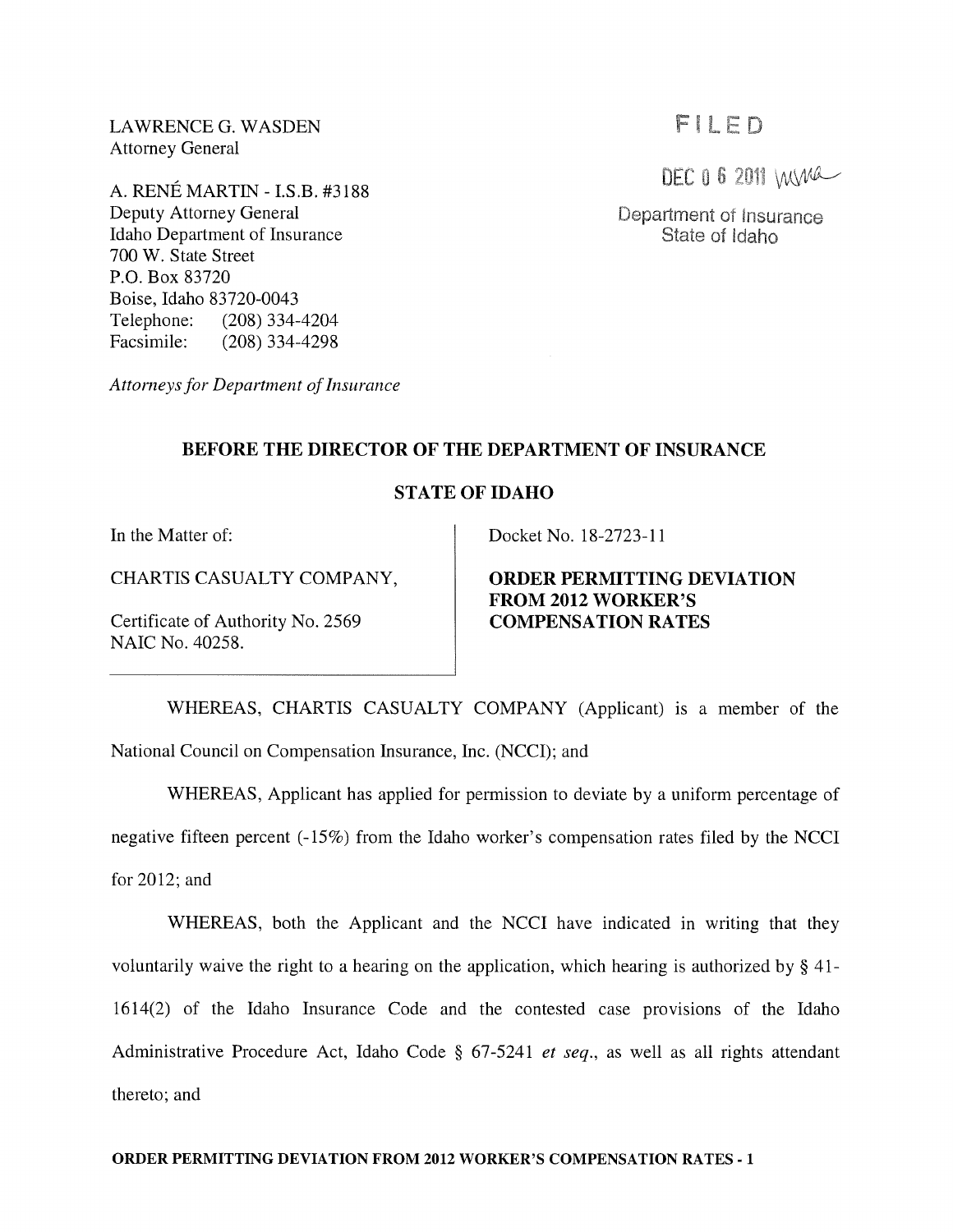WHEREAS, the Director of the Department of Insurance, having read and being fully apprised of the Applicant's request to deviate from the Idaho worker's compensation premium rates filed by the NCCI for 2012, has determined that the requested rate deviation is justified;

NOW, THEREFORE, IT IS HEREBY ORDERED that, pursuant to Idaho Code § 41- 1614, the Applicant's request for a uniform percentage deviation of negative fifteen percent (-15%) from the worker's compensation rates filed by the NCCI for 2012, exclusive of terrorism rates, is GRANTED. This deviation from the Idaho worker's compensation premium rates filed by the NCCI for 2012 shall take effect January 1, 2012, and shall remain in effect for one year from that date unless terminated sooner with the approval of the Director.

DATED this  $\sum$  day of December 2011.

STATE OF IDAHO DEPARTMENT OF INSURANCE

Whan feal **WIL** 

Director